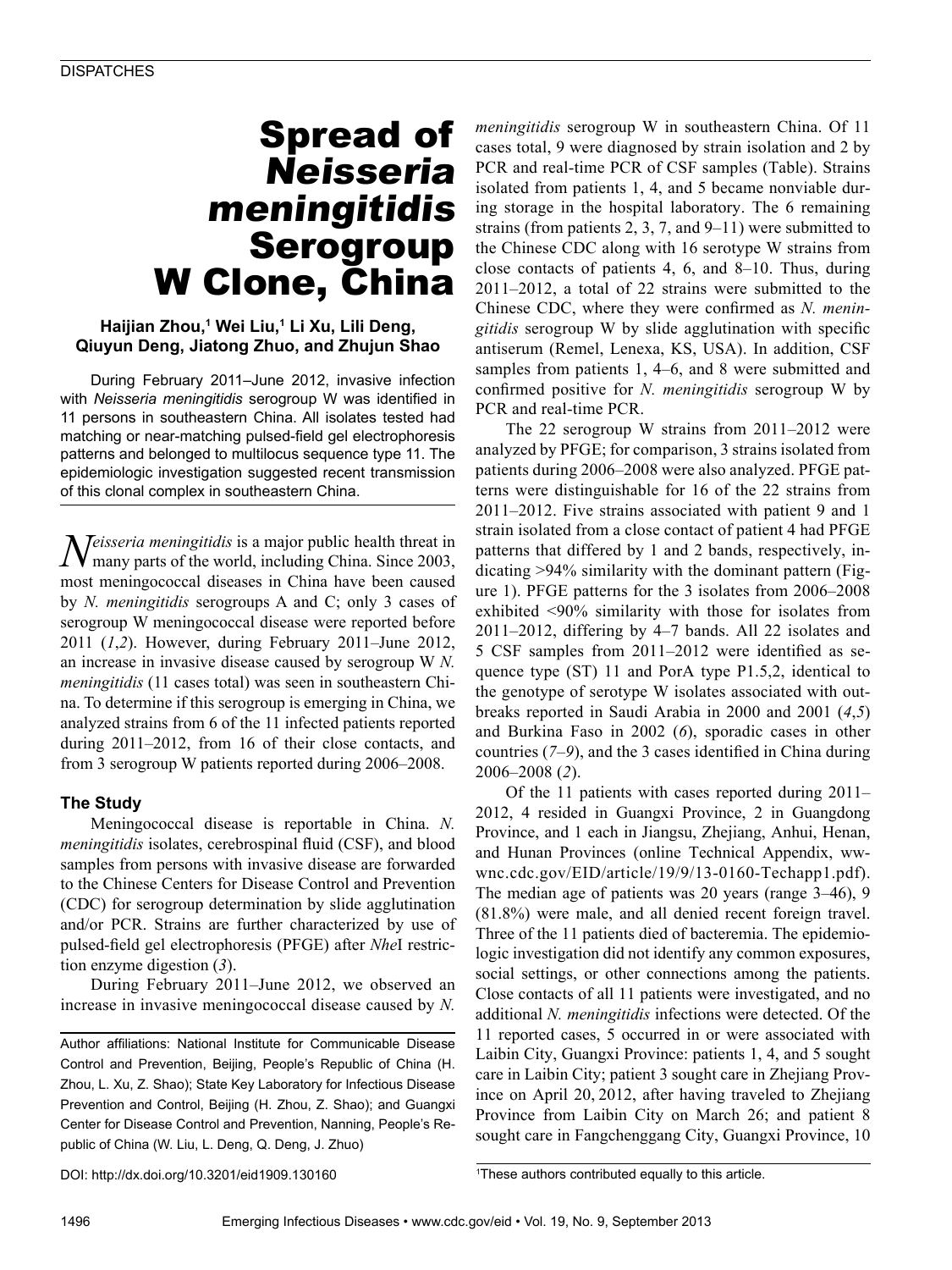| Patient<br>ID  | Age,<br>y/sex | Date of<br>symptom onset                | Province of<br>onset | Patient occupation | Outcome  | Method of diagnosis   | ST <sub>11</sub> W strains<br>from close<br>contacts (no.) |
|----------------|---------------|-----------------------------------------|----------------------|--------------------|----------|-----------------------|------------------------------------------------------------|
| 1 <sub>†</sub> | 16/M          | 2011 Feb 12                             | Guangxi              | Student            | Survived | Strain isolation/ PCR | No                                                         |
| 2              | 19/M          | 2011 Apr 1                              | Jiangsu              | Factory worker     | Died     | Strain isolation      | No                                                         |
| 3              | 19/F          | 2011 Apr 20                             | Zhejiang             | Factory worker     | Died     | Strain isolation      | No                                                         |
| 4†             | 18/M          | 2011 Apr 27                             | Guangxi              | Student            | Survived | Strain isolation/ PCR | Yes(8)                                                     |
| $5+$           | 46/M          | 2011 May 4                              | Guangxi              | Farmer             | Survived | Strain isolation/ PCR | No                                                         |
| 6†             | 22/F          | 2011 Oct 13                             | Guangdong            | Factory worker     | Survived | <b>PCR</b>            | Yes $(1)$                                                  |
|                | 35/M          | 2012 Feb 1                              | Guangdong            | Factory worker     | Survived | Strain isolation      | No                                                         |
| 8†             | 23/M          | 2012 Feb 2                              | Guangxi              | Factory worker     | Survived | <b>PCR</b>            | Yes $(1)$                                                  |
| 9              | 14/M          | 2012 Feb 14                             | Anhui                | Student            | Died     | Strain isolation      | Yes $(4)$                                                  |
| 10             | 3/M           | 2012 Mar 27                             | Henan                | Student            | Survived | Strain isolation      | Yes(2)                                                     |
| 11             | 9/M           | 2012 Jun 18                             | Hunan                | Student            | Survived | Strain isolation      | No                                                         |
|                |               | *ID, identification; ST, sequence type. |                      |                    |          |                       |                                                            |

Table. Clinical and epidemiologic characteristics of patients with ST11 serogroup W meningococcal disease, China, 2011–2012\*

†Multilocus sequence typing results were obtained from cerebrospinal fluid but not from strains.

days after a close contact (partner) had traveled to Laibin City (online Technical Appendix). The partner of patient 8 was subsequently tested and identified as a carrier of ST11 serogroup W *N. meningitidis*.

A survey of *N. meningitidis* carriage was conducted among the healthy population of Laibin City in September 2011. A total of 1,311 persons 1–45 years of age were investigated, of whom 8.54% (112/1,311 persons) were positive for *N. meningitidis* carriage. Age groups and percentages of infected persons in each age group were 1–6 years (1.4%), 7–12 years (6.0%), 13–15 years (6.7%), 16–20

years  $(18.5\%)$ , and  $21-45$  years  $(1.0\%)$ . The serogroup for each strain was determined by use of slide agglutination and polyclonal antisera and PCR methods. Of the 112 *N. meningitidis*–positive samples, 20 (17.9%) were ST11 serogroup W, and of those 20 samples, 2, 4, and 14 were from persons 7–12, 13–15, and 16–20 years of age, respectively. All 20 strains exhibited indistinguishable PFGE patterns that matched the dominant pattern of the disease-associated strains. The carriage rate of ST11 serogroup W *N. meningitidis* reached 5.5% (11/200) among 200 students (16–20 years of age) in 1 school.

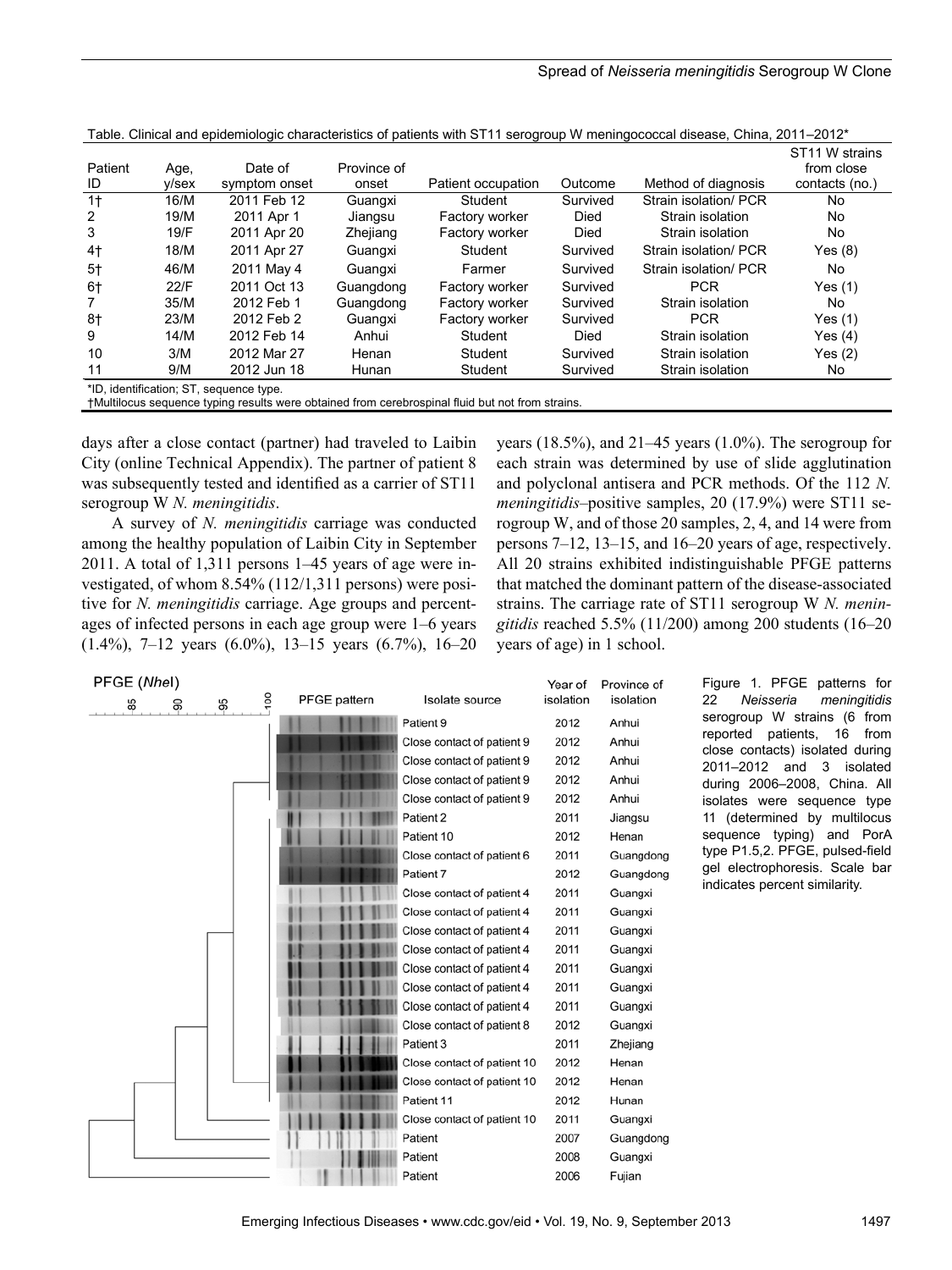#### **DISPATCHES**

Since 2003, the annual incidence of meningococcal disease in China has stayed below 0.2 cases/100,000 population. Surveillance data in China suggest a historical trend for seasonal peaks of meningococcal disease during February–April. This peak season corresponds with the spring dry season in China, a time when tourists are most likely to visit the country, especially southern China. Among the 45 cases of meningococcal disease confirmed during 2011–2012 by meningococcal etiology and PCR methods, 11 (24.4%) were caused by serogroup W *N. meningitidis* (Figure 2); 8 of these 11 cases occurred during February– April. The 3 cases reported during 2006–2008 occurred during May, June, and October, respectively.

#### **Conclusions**

The incidence of serogroup W infections reported during February 2011–June 2012 represents a marked increase over that reported during 2005–2010. The emergence and spread of a new *N. meningitidis* serogroup in a region presents a challenge for the prevention and control of meningococcal disease, especially if vaccines used in the region do not cover all serogroups. ST7 serogroup A and ST4821 serogroup C *N. meningitidis* strains were identified as the 2 dominant lineages circulating in China during 2003–2008, causing >90% of meningococcal disease cases (*1*). Meningococcal polysaccharide vaccines A and C have been used in China for routine immunization since the outbreak of *N*. *meningitidis* serogroup C during 2003–2004. In some African countries, repeated vaccination against *N. meningitidis* serogroups A and C is thought to have led to a selective increase in the incidence of meningococci of other serogroups, thereby resulting in a changed profile of meningococcal

disease (*10*–*12*). Therefore, meningococcal disease caused by *N. meningitidis* strains that belong to serogroups other than A and C, especially those that belong to hyperinvasive lineages, appears to be an emerging problem in China.

The 11 cases of meningococcal disease caused by ST11 serogroup W *N. meningitidis* strains described here had successively emerged in southeastern China; furthermore, ST11 serogroup W meningococci were isolated from close contacts of the patients and from healthy carriers. These observations suggest the possible establishment and spread of a clonal complex of serogroup W meningococci in southeastern China. Carriage and transmission of this strain have led to the emergence of ST11 serogroup W organisms as a cause of endemic meningococcal disease. Further epidemiologic and microbiological surveillance is needed for monitoring of meningococcal diseases caused by serogroup W in southeastern China and preventing the spread of this clone to other regions.

This study was supported by the National Natural Scientific Foundation (no. 81201332) from the Ministry of Science and Technology of the People's Republic of China, grants from the Major State Basic Research Development Program of China (973 Program) (2011CB504900), and the Priority Project on Infectious Disease Control and Prevention (no. 2013ZX10004221 and 2012ZX10004215) from the Ministry of Health and the Ministry of Science and Technology of the People's Republic of China.

Mr Zhou is a microbiologist at National Institute for Communicable Disease Control and Prevention, Chinese CDC, Beijing. His research interests include molecular subtyping of pathogenic bacteria and molecular epidemiology of meningococcal meningitis.

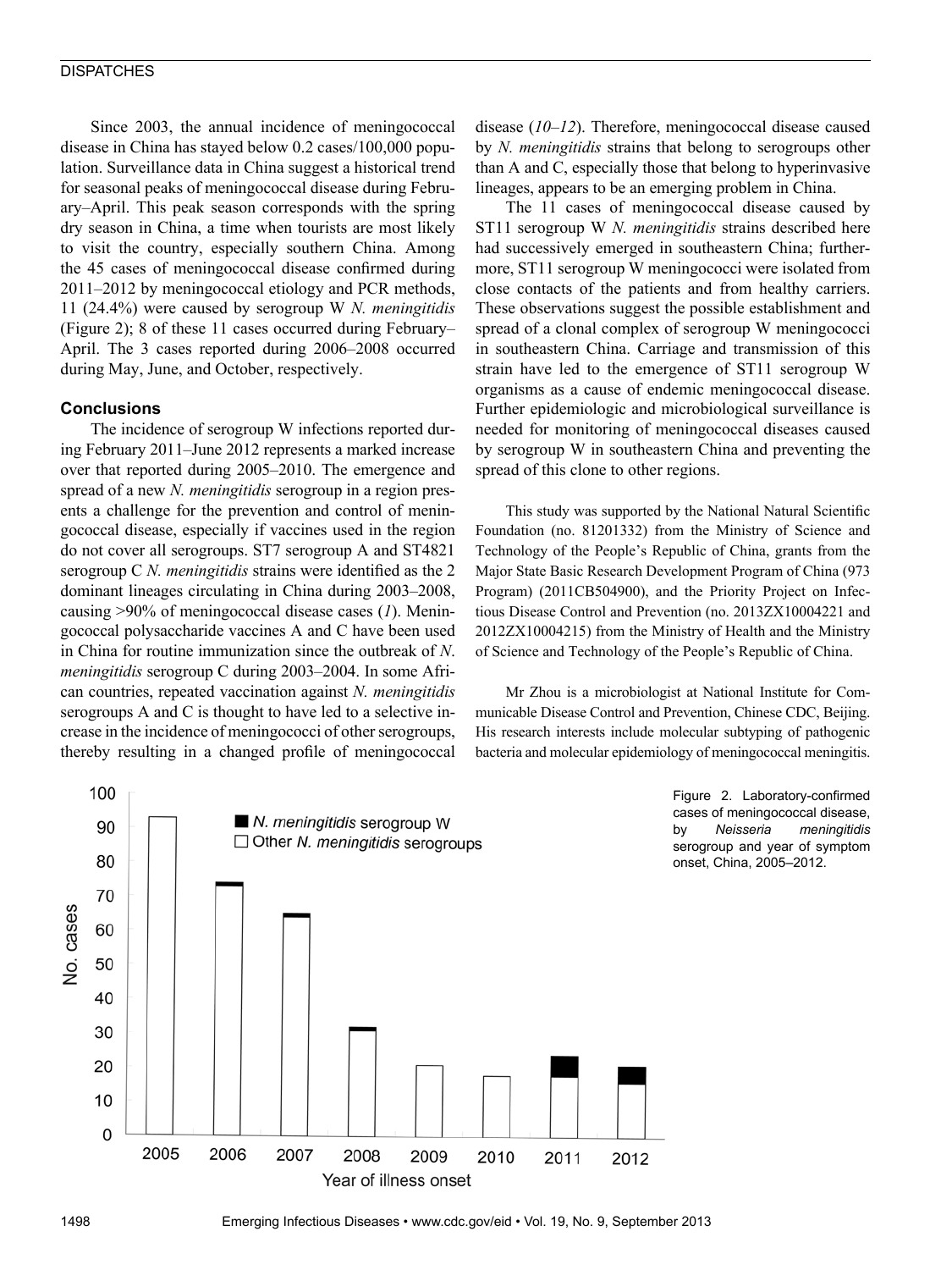#### **References**

- 1. Zhou H, Gao Y, Xu L, Li M, Li Q, Li Y, et al. Distribution of serogroups and sequence types in disease-associated and carrier strains of *Neisseria meningitidis* isolated in China between 2003 and 2008. Epidemiol Infect. 2012;140:1296–303. http://dx.doi. org/10.1017/S0950268811001865
- 2. Shao Z, Zhou H, Gao Y, Ren H, Xu L, Kan B, et al. *Neisseria meningitidis* serogroup W135, China. Emerg Infect Dis. 2010;16:348–9. http://dx.doi.org/10.3201/eid1602.090901
- 3. Shao Z, Li W, Ren J, Liang XF, Xu L, Diao BW, et al. Identification of a new *Neisseria meningitidis* serogroup C clone from Anhui Province, China. Lancet. 2006;367:419–23. http://dx.doi. org/10.1016/S0140-6736(06)68141-5
- 4. Lingappa JR, Al-Rabeah AM, Hajjeh R, Mustafa T, Fatani A, Al-Bassam T, et al. Serogroup W-135 meningococcal disease during the Hajj, 2000. Emerg Infect Dis. 2003;9:665–71. http://dx.doi.org/10.3201/eid0906.020565
- 5. Mayer LW, Reeves MW, Al-Hamdan N, Sacchi CT, Taha MK, Ajello GW, et al. Outbreak of W135 meningococcal disease in 2000: not emergence of a new W135 strain but clonal expansion within the electrophoretic type-37 complex. J Infect Dis. 2002;185:1596–605. http://dx.doi.org/10.1086/340414
- Nathan N, Rose AM, Legros D, Tiendrebeogo SR, Bachy C, Bjørløw E, et al. Meningitis serogroup W135 outbreak, Burkina Faso, 2002. Emerg Infect Dis. 2007;13:920–3. http://dx.doi. org/10.3201/eid1306.060940
- 7. Lemos AP, Harrison LH, Lenser M, Sacchi CT. Phenotypic and molecular characterization of invasive serogroup W135 *Neisseria*

*meningitidis* strains from 1990 to 2005 in Brazil. J Infect. 2010;60:209–17. http://dx.doi.org/10.1016/j.jinf.2009.11.014

- 8. Doyle TJ, Mejia-Echeverry A, Fiorella P, Leguen F, Livengood J, Kay R, et al. Cluster of serogroup W135 meningococci, southeastern Florida, 2008–2009. Emerg Infect Dis. 2010;16:113–5. http://dx.doi. org/10.3201/eid1601.091026
- 9. Kilic A, Urwin R, Li H, Saracli MA, Stratton CW, Tang YW. Clonal spread of serogroup W135 meningococcal disease in Turkey. J Clin Microbiol. 2006;44:222–4. http://dx.doi.org/10.1128/ JCM.44.1.222-224.2006
- 10. Fonkoua MC, Taha MK, Nicolas P, Cunin P, Alonso JM, Bercion R, et al. Recent increase in meningitis caused by *Neisseria meningitidis* serogroups A and W135, Yaoundé, Cameroon. Emerg Infect Dis. 2002;8:327–9. http://dx.doi.org/10.3201/eid0803.010308
- 11. Gagneux SP, Hodgson A, Smith TA, Wirth T, Ehrhard I, Morelli G, et al. Prospective study of serogroup X *Neisseria meningitidis* outbreak in northern Ghana. J Infect Dis. 2002;185:618–26. http://dx.doi.org/10.1086/339010
- 12. Massenet D, Inrombe J, Mevoula DE, Nicolas P. Serogroup W135 meningococcal meningitis, northern Cameroon, 2007–2008. Emerg Infect Dis. 2009;15:340–2. http://dx.doi.org/10.3201/ eid1502.080988

Address for correspondence: Haijian Zhou, Department of Respiratory Infectious Diseases, National Institute for Communicable Disease Control and Prevention, Chinese Center for Disease Control and Prevention, PO Box 5, Changping, Beijing 102206, People's Republic of China; email: zhouhaijian@icdc.cn

| <b>EMERGING</b>                                                                                             | The print journal is available at no charge to public health professionals.             |  |  |  |  |
|-------------------------------------------------------------------------------------------------------------|-----------------------------------------------------------------------------------------|--|--|--|--|
| <b>INFECTIOUS DISEASES®</b><br>Yes, I still want the journal.<br>Please send it to me at the address below. | Change of<br><b>Address</b>                                                             |  |  |  |  |
| Number on mailing label:                                                                                    | Return:                                                                                 |  |  |  |  |
|                                                                                                             | Email:<br>eideditor@cdc.gov                                                             |  |  |  |  |
| Name:                                                                                                       | Fax: 404-639-1954                                                                       |  |  |  |  |
|                                                                                                             | or mail to:                                                                             |  |  |  |  |
| Full mailing address (block letters)                                                                        | <b>EID Editor</b><br><b>CDC/NCID/MS D61</b><br>1600 Clifton Rd, NE<br>Atlanta, GA 30333 |  |  |  |  |